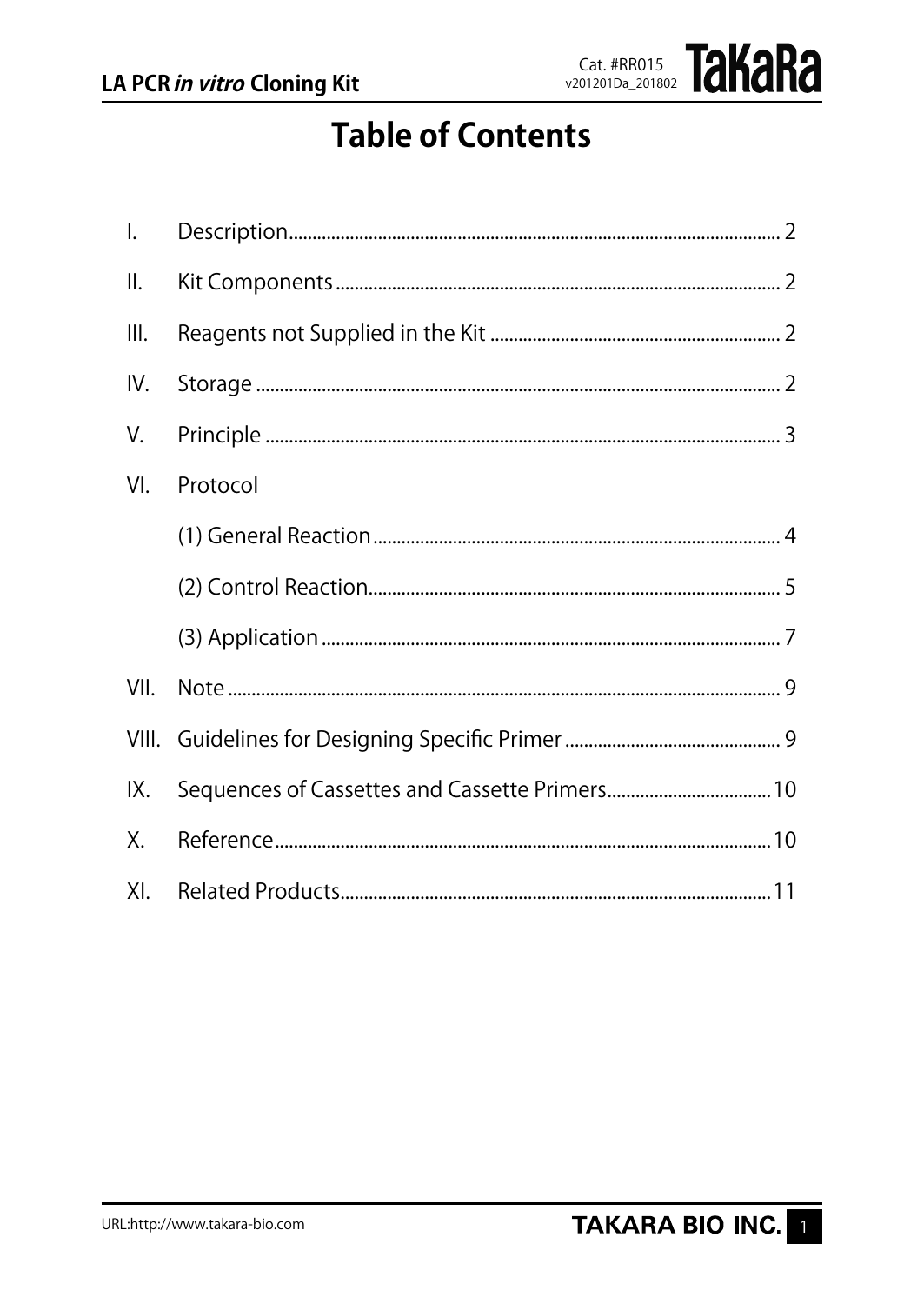## **I. Description**

LA PCR in vitro Cloning Kit is an improved cloning system to specifically amplify the long unknown region on cDNA and genomic DNA based on the advantage of LA PCR Technology with the improved enzyme, TaKaRa LA Taq, and by using Cassette (double strand synthetic oligonucleotide with the restriction site at one end) and Cassette Primer. As LA PCR Technology provides the high fidelity, this kit reduces the occurance of mutation when cloning. By this kit, target long DNA fragment, such as genome DNA, can be easily obtained without constructing of the library nor screening.

## **II. Kit Components (10 reactions: 50 μlPCR reaction)**

| 1. |                                                                                                      |
|----|------------------------------------------------------------------------------------------------------|
|    | Sau3A I is a 4-base cutter restriction enzyme. When genome DNA is digested by                        |
|    | Sau3AI, more fragments are generated than by other restriction enzymes. So,                          |
|    | the concentration of Sau3A I cassette is higher than other cassettes. Sau3A I                        |
|    | cassette is used after being diluted by 10-fold at control reaction. At general                      |
|    | reaction, use this cassette without diluting.                                                        |
| 2. |                                                                                                      |
| 3. |                                                                                                      |
| 4. |                                                                                                      |
| 5. |                                                                                                      |
| 6. |                                                                                                      |
| 7. |                                                                                                      |
| 8. |                                                                                                      |
| 9. |                                                                                                      |
|    |                                                                                                      |
|    |                                                                                                      |
|    |                                                                                                      |
|    |                                                                                                      |
|    | 14. Control DNA fragment                                                                             |
|    | [human genomic DNA (HL60) BamH I-digested fragment ] (100 ng/ $\mu$ l)  25 $\mu$ l                   |
|    |                                                                                                      |
|    |                                                                                                      |
|    | * Ligation Solution I and II are the same as the components of DNA Ligation Kit<br>Ver.2.1 (# 6022). |
|    |                                                                                                      |

Sequences of Control Primers Control Specific Primer CS-1 5'-ATAGTGGAATGAAGGTTCATTTTTCATTCTCACAA-3'

 Control Specific Primer CS-2 5'-TGATAGGCACTGACTCTCTGTCCCTTGGGCTGTTT-3'

## **III. Reagents not Supplied in the Kit**

Primers S1 and S2 complementary to the known region are not included. Customer shall prepare his own specific Primers S1 and S2.

**IV. Storage** -20℃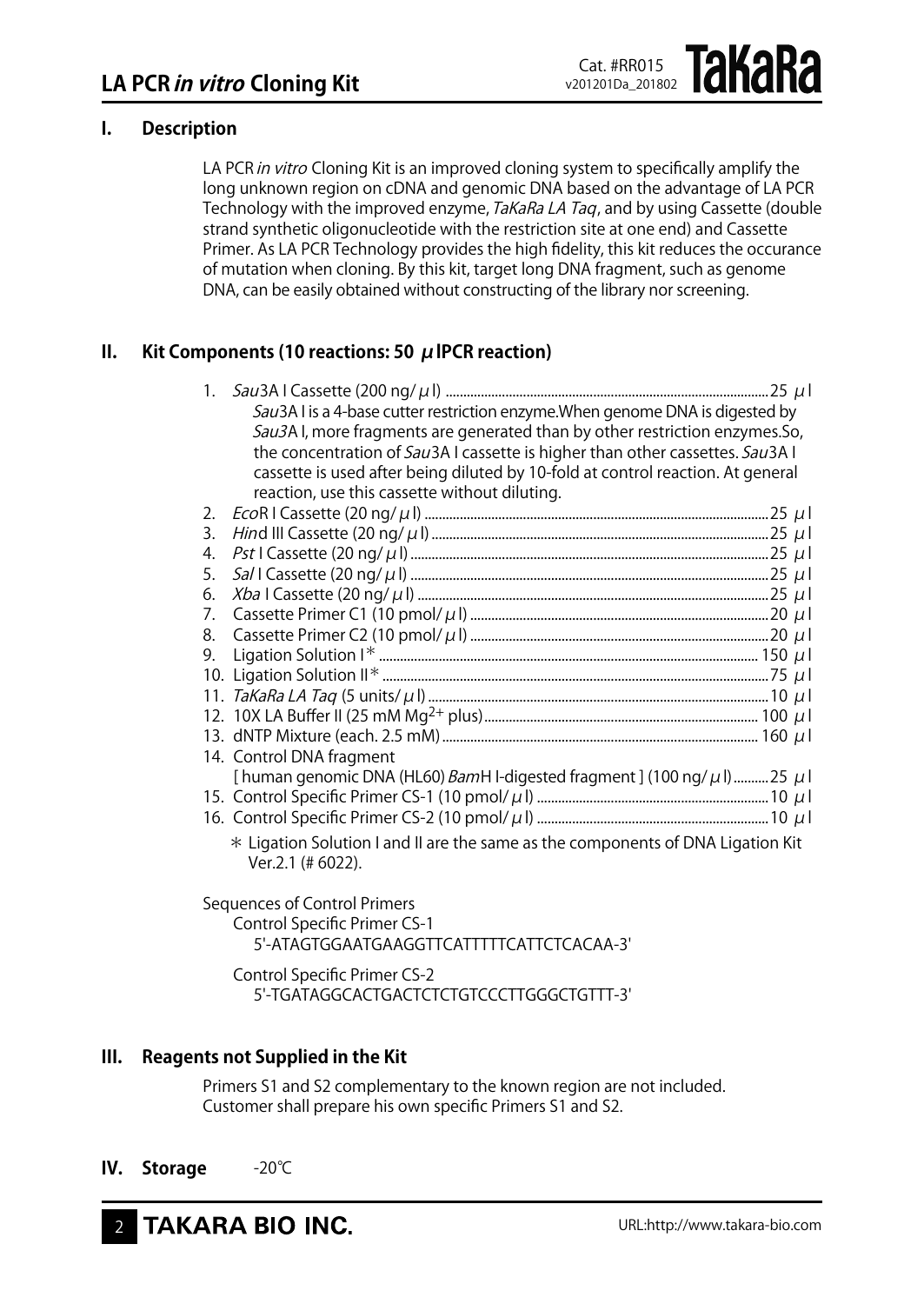

## **V. Principle**

- 1) Target DNA is completely digested by an appropriate restriction enzyme.
- 2) Ligate the Cassette with the restriction site of corresponding restriction enzyme.
- 3) Perform the 1st PCR by using Cassette Primer C1 and Primer S1 of the known region.
- 4) Perform the 2nd PCR by using primers designed for inner sequences, Cassette Primer C2 and Primer S2 of the known region. Target DNA will be specifically amplified.



Since the 5'-end of Cassette is not phosphorylated, a nick will occur within the ligation site of the 5'-end of Cassette and 3'-end of the target DNA. In the 1st PCR, strand synthesis from Primer C1 will stop at the nick and prevent the non-specific amplification. Only the strand synthesized from Primer S1 will be utilized as the template of DNA synthesis of the complementary strand from Primer C1. And the 2nd PCR using inside primers (Primer C2, S2) will amplify in more specific and in higher yield.

In case the partial amino acids sequence of the target protein is determined, mixed primer designed from the information may be used instead of Primer S1, S2 for cDNA cloning of the protein.

URL:http://www.takara-bio.com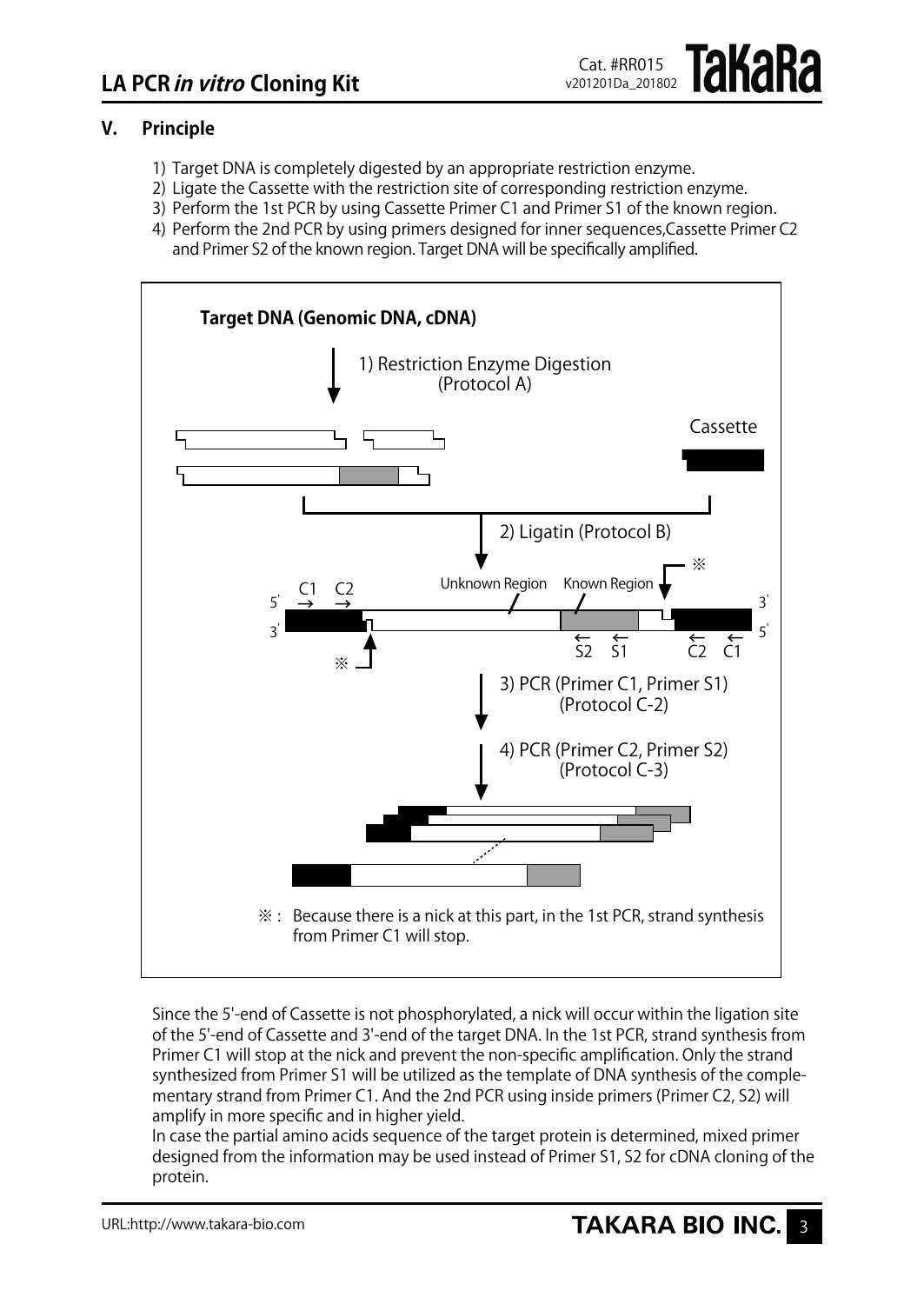## **VI. Protocol**

**(1) General Reaction**

#### **A. Digestion of DNA with restriction enzyme**

1) Prepare the mixture shown below, and incubate at an appropriate temperature for 3 - 5 hours.

| DNA sample                        | $5\mu$ g         |
|-----------------------------------|------------------|
| Restriction enzyme *              | 50 units $*$     |
| 10X Buffer for restriction enzyme | $5 \mu$          |
| Sterilized distilled water        | up to 50 $\mu$ l |

- $*$  : The units of restriction enzyme necessary for the complete digestion of DNA depends on the purity of the sample DNA. 10 units of restriction enzyme for 1  $\mu$  g DNA is recommended as the standard amounts for complete digestion.
- 2) Collect DNA by ethanol precipitation and dissolve the precipitate in 10  $\mu$ l sterilized distilled water.

## **B. Ligation reaction**

1) Prepare the reaction mixture shown below.

| DNA sample prepareed at A | $5 \mu$   |
|---------------------------|-----------|
| Cassette *                | $2.5 \mu$ |
| Ligation Solution I       | $15 \mu$  |
| Ligation Solution II      | $7.5 \mu$ |

- $*$  : Use 10 times diluted Sau3A I Cassette with sterilized distilled water when ligating with DNA sample digested by 6-base restriction enzymes  $(BamH I, Bgl II, Fba I, Mfl I).$
- 2) Collect DNA by ethanol precipitation and dissolve the precipitate in 5  $\mu$  l sterilized distilled water.

#### **C. PCR**

- 1) Add 1  $\mu$  l of sample DNA solution prepared at B-2) to 33.5  $\mu$  l of sterilized distilled water, and heat at 94℃ for 10 minutes.
- 2) Perform the 1st PCR shown below

| C-1) DNA solution                  | 34.5 $\mu$ |
|------------------------------------|------------|
| 10X LA Buffer II ( $Mq^{2+}$ plus) | $5 \mu$    |
| TaKaRa LA Tag                      | $0.5 \mu$  |
| dNTP Mixture                       | $8\,\mu$   |
| Primer <sub>C1</sub>               | $1 \mu$    |
| Primer S1                          | $1 \mu$    |

| In case of $<$ 4 kb                               |  |                                                                  |  |
|---------------------------------------------------|--|------------------------------------------------------------------|--|
|                                                   |  | 94°C 30 sec.<br>55°C 30 sec. 30 cycles<br>72°C 4 min.* 30 cycles |  |
|                                                   |  |                                                                  |  |
|                                                   |  |                                                                  |  |
| * : Set 1 min. when amplification size is < 1 kb. |  |                                                                  |  |
| In case of $\geq$ 4 kb                            |  |                                                                  |  |
|                                                   |  | 96 - 98°C 10 - 20 sec. 30 cycles<br>68°C 15 min. 30 cycles       |  |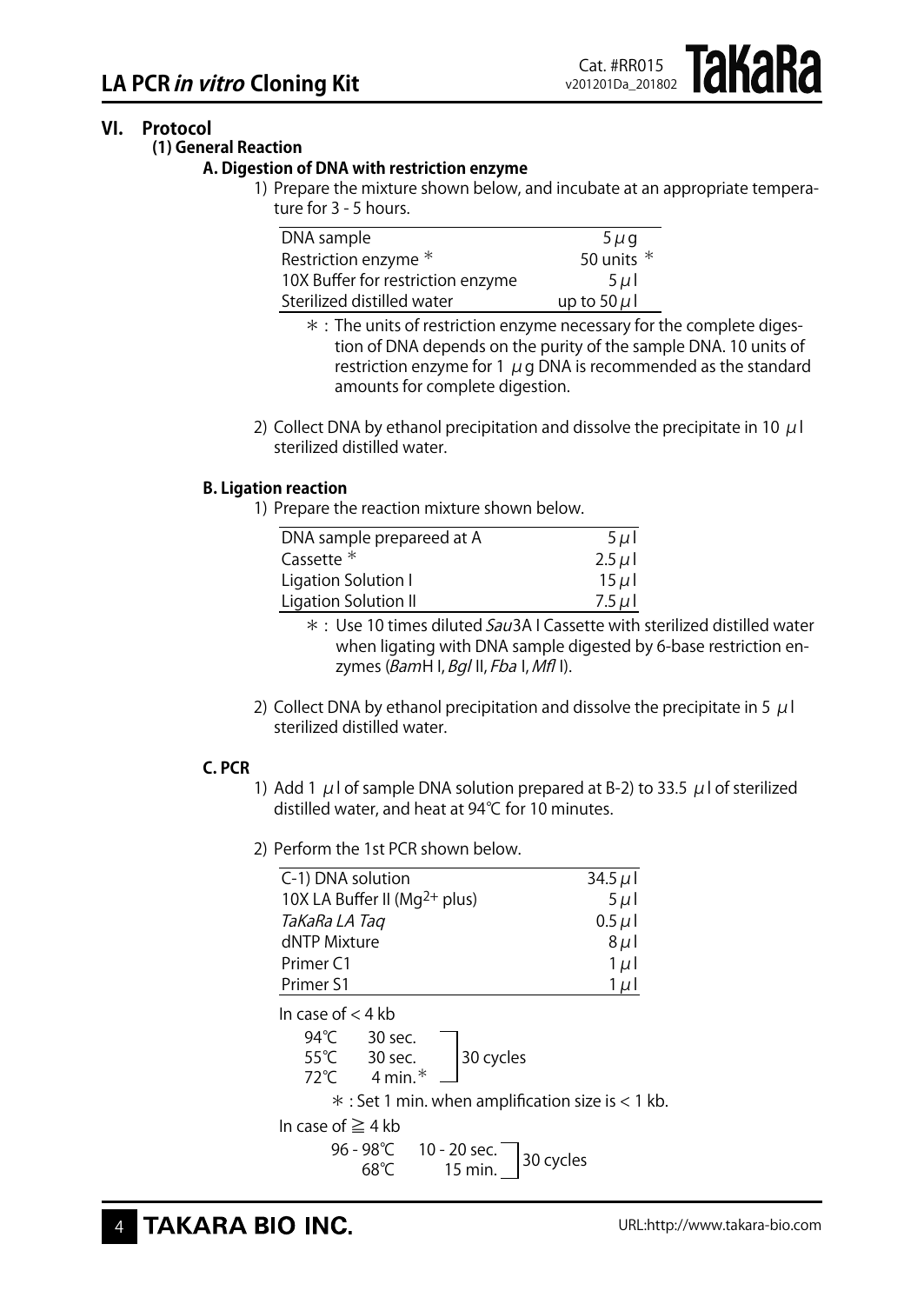3) Take 1  $\mu$  l of 1 - 10,000 times diluted 1st PCR product with sterilized distilled water and perform the 2nd PCR shown below.

| Diluted C-2) 1st PCR reactant            | $1 \mu$    |
|------------------------------------------|------------|
| 10X LA Buffer II (Mg <sup>2+</sup> plus) | $5 \mu$    |
| TaKaRa LA Tag                            | $0.5 \mu$  |
| dNTP Mixture                             | $8\mu$     |
| Primer C <sub>2</sub>                    | $1 \mu$    |
| Primer S2                                | $1 \mu$    |
| distilled sterilized water               | $33.5 \mu$ |

| In case of $<$ 4 kb |                        |           |  |
|---------------------|------------------------|-----------|--|
|                     | 94 °C 30 sec.          |           |  |
|                     | $55^{\circ}$ C 30 sec. | 30 cycles |  |

55℃ 30 sec. 30 cycles 72℃ 4 min.\*  $*$  : Set 1 min. when amplification size is  $<$  1 kb.

In case of  $\geq 4$  kb

- 96 98℃ 10 20 sec.<br>68℃ 15 min. 30 cycles
- 4) Confirm the amplified DNA fragment by agarose gel electrophoresis.
	- **NOTE :** Because each cassette in this kit contains T7 promoter sequence, PCR products having T7 promoter are obtained by 1st PCR and 2nd PCR.

## **(2) Control Reaction**

## **A. Ligation reaction**

1) Prepare the following mixture for control reaction.

| Control DNA fragment                | $5 \mu$   |
|-------------------------------------|-----------|
| Sau3A I cassette (X 10 diluted) $*$ | $2.5 \mu$ |
| Ligation Solution I                 | $15 \mu$  |
| Ligation Solution II                | 7.5 $\mu$ |
|                                     | 30 $\mu$  |

- \* : As Control DNA fragment is *Bam*H I-digested fragment of human genomic DNA (HL 60), use Sau3A I cassette after being diluted by 10-fold with sterilized distilled water.
- 2) Collect DNA by ethanol precipitation and dissolve the precipitate in 5  $\mu$  l sterilized distilled water.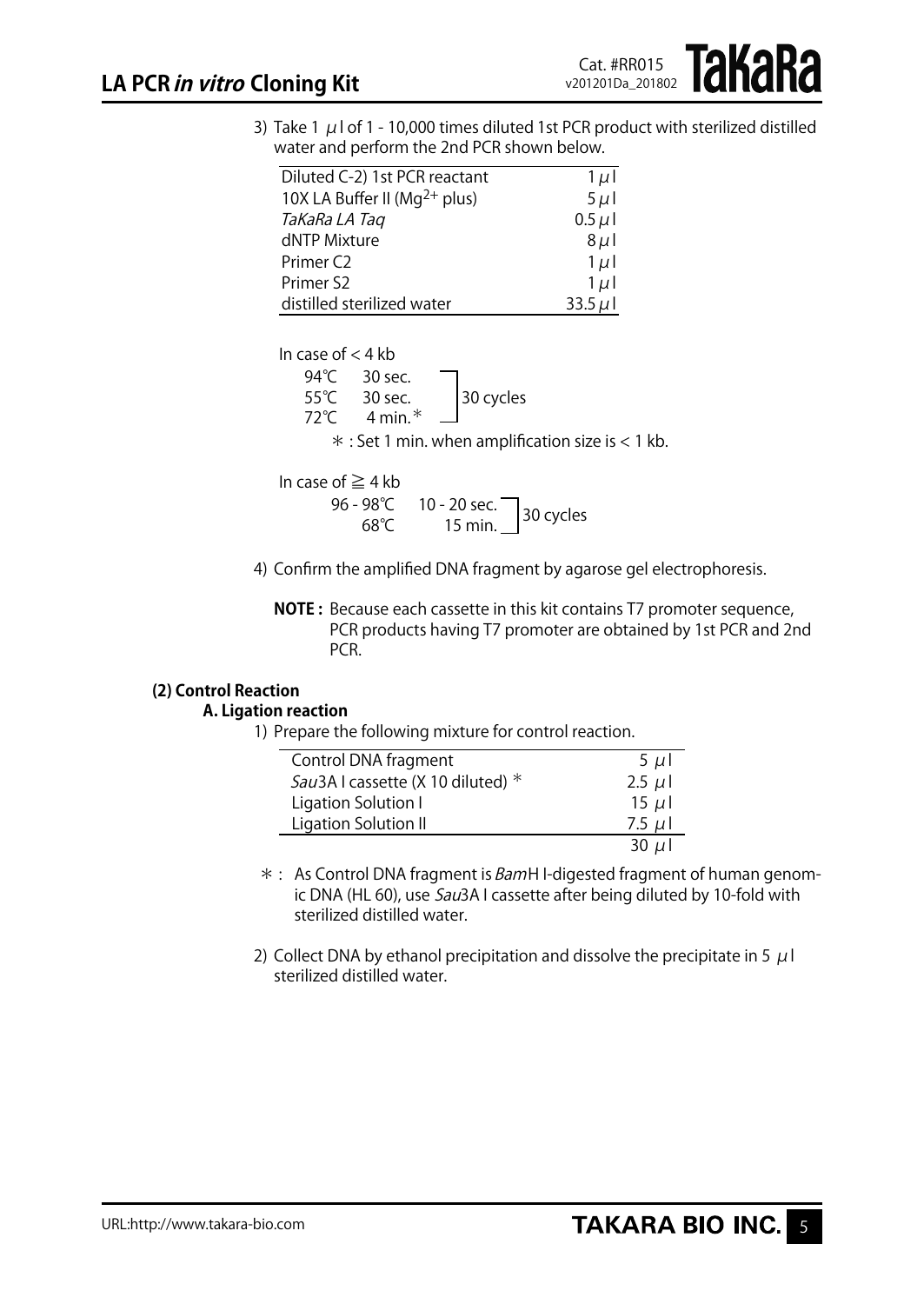## **B. PCR**

- 1) Add 1  $\mu$ I of DNA solution prepared at A-2) to 33.5  $\mu$ I of distilled sterilized water, and heat at 94℃ for 10 minutes.
- 2) Perform the 1st PCR shown below.

| B-1) DNA solution                  | 34.5 $\mu$ |
|------------------------------------|------------|
| 10X LA Buffer II ( $Mq^{2+}$ plus) | $5 \mu$    |
| TaKaRa LA Tag                      | $0.5 \mu$  |
| dNTP Mixture                       | $8\mu$     |
| Primer <sub>C1</sub>               | $1 \mu$    |
| Primer CS-1                        | $1 \mu$    |

94°C 30 sec. 55℃ 30 sec. 30 cycles<br>72℃ 30 sec. 30 sec. -

3) Take 1  $\mu$  l of 1 - 10,000 times diluted 1st PCR product with sterilized distilled water and perform the 2nd PCR shown below.

| Diluted 1st PCR reactant           | $1 \mu$    |
|------------------------------------|------------|
| 10X LA Buffer II ( $Mq^{2+}$ plus) | $5 \mu$    |
| TaKaRa LA Tag                      | $0.5 \mu$  |
| dNTP Mixture                       | $8\mu$     |
| Primer C <sub>2</sub>              | $1 \mu$    |
| Primer CS-2                        | $1 \mu$    |
| Sterilized distilled water         | 33.5 $\mu$ |

| 94°C | 30 sec. $\blacksquare$ |                               |
|------|------------------------|-------------------------------|
| 55°C |                        | 30 sec. $ 30 \text{ cycles} $ |
| 72°C | 30 sec. $\Box$         |                               |

4) Amplified fragment of 288 bp will be confirmed by the gel electrophoresis.

Control Reaction (288 bp)



Lane 1: pHY Marker

- 2 : 1st. PCR reactant 1  $\mu$ I
- 3 : 1st. PCR reactant X 10 diluted 1  $\mu$ l
- 4 : 1st. PCR reactant X 100 diluted 1  $\mu$ l 5 : pHY Marker

3% NuSieve® 3 : 1 Agarose gel. applied volume : 5  $\mu$ l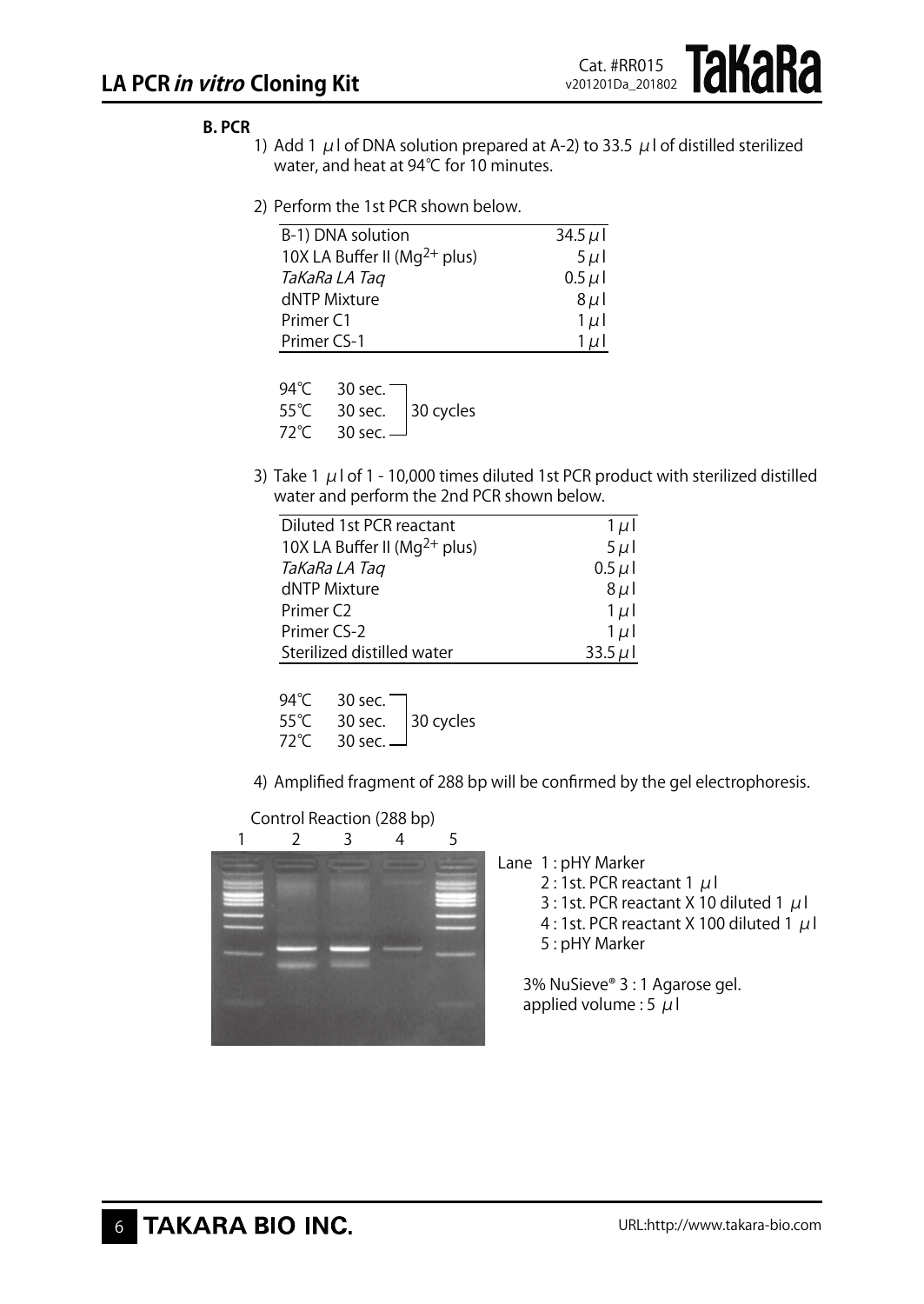## **(3) Application: Cloning of β-globin region (9.3 kb) from human genomic DNA**

- **A. Digestion of DNA with restriction enzyme**
	- 1) Prepare the following mixture in a tube and incubate at 30℃ for 3 hours.

Cat. #RR015 v201201Da\_201802 akaka

| Human genomic DNA             | $3\mu$ g         |
|-------------------------------|------------------|
| <i>Bam</i> H I                | 30 units         |
| 10X Buffer for <i>Bam</i> H I | $5 \mu$          |
| Sterilized distilled water    | up to 50 $\mu$ l |

2) Collect DNA by ethanol precipitation and dissolve the precipitate in 10  $\mu$ l sterilized distilled water.

## **B. Ligation reaction**

1) Prepare the reaction mixture shown below and incubate at 16°C for 30 mins.

| A-2) DNA solution               | $5 \mu$   |
|---------------------------------|-----------|
| Sau3A I cassette (X 10 diluted) | $2.5 \mu$ |
| Ligation solution I             | $15 \mu$  |
| Ligation solution II            | $7.5 \mu$ |

2) Collect DNA by ethanol precipitation and dissolve the precipitate in 5  $\mu$  l sterilized distilled water.

## **C. 1st PCR**

- 1) Add 1  $\mu$  l of DNA solution prepared at B-2) to 33.5  $\mu$  l of sterilized distilled water, and heat 94℃ for 10 minutes.
- 2) Prepare the following reaction mixture.

| C-1) DNA solution                  | 34.5 $\mu$ |
|------------------------------------|------------|
| 10X LA Buffer II ( $Mq^{2+}$ plus) | $5 \mu$    |
| TaKaRa LA Tag                      | $0.5 \mu$  |
| dNTP Mixture                       | $8\mu$     |
| Primer C1                          | $1 \mu$    |
| Primer A1                          | $1 \mu$    |
| total                              | 50 $\mu$ l |

| <b>Primer A1</b> | 5'-CAGAAAGTGTTTCTGAAAGAGGGATTAGCCCGTTG-3' |
|------------------|-------------------------------------------|
|------------------|-------------------------------------------|

3) Perform the 1st PCR at the following conditions.

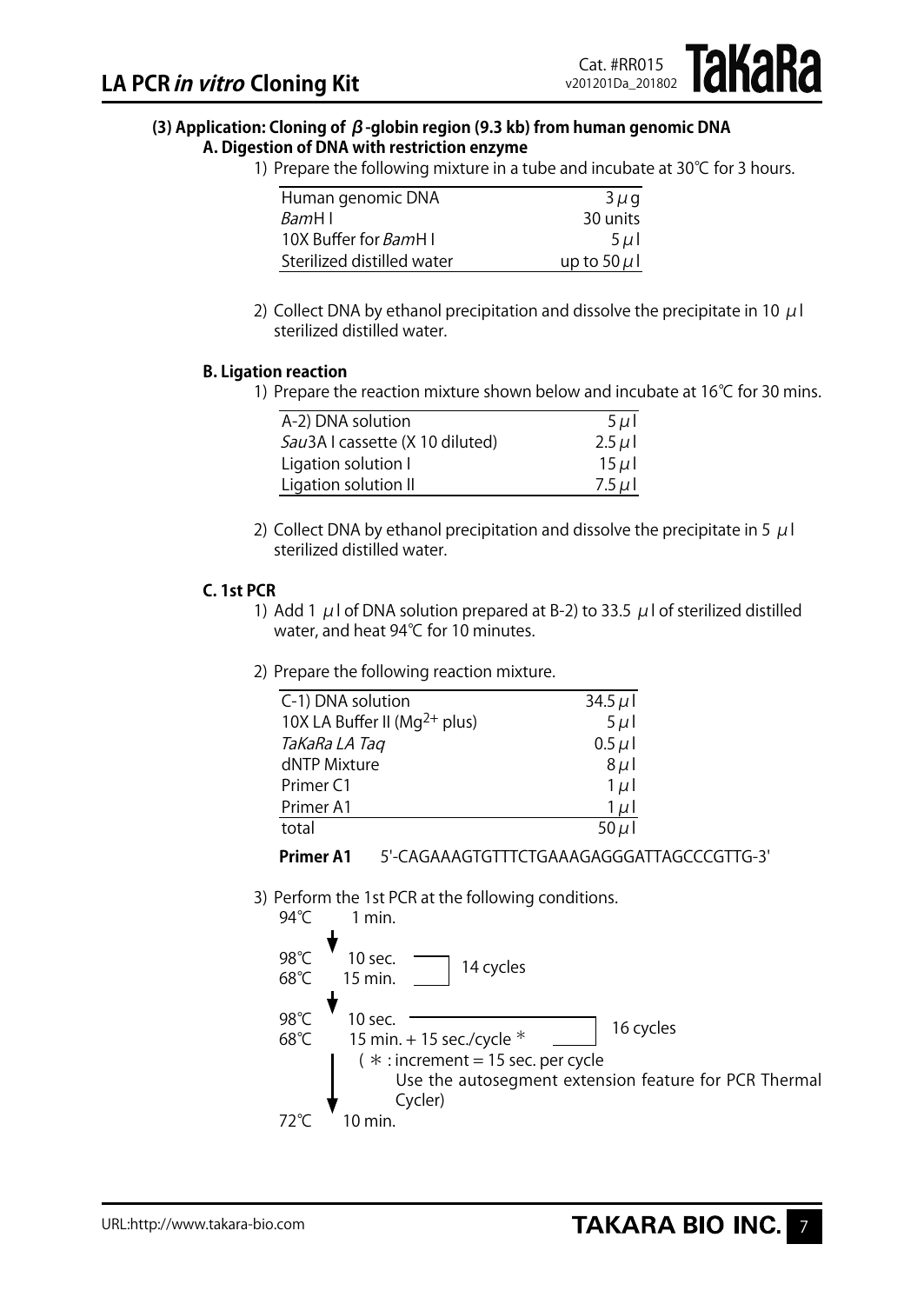## **D. 2nd PCR**

- 1) Dilute some portion of the 1st PCR product and prepare 3 kinds of samples; original, 10 times-diluted, and 100 times-diluted.
- 2) Prepare the following reaction mixture for each sample respectively for the 2nd PCR.

| 1st PCR reactant (prepared at D-1)       | $1 \mu$      |
|------------------------------------------|--------------|
| 10X LA Buffer II (Mg <sup>2+</sup> plus) | $5 \mu$      |
| TaKaRa LA Taq                            | $0.5 \mu$    |
| dNTP Mixture                             | $8\mu$       |
| Primer <sub>C2</sub>                     | $1 \mu$      |
| Primer A2                                | $1 \mu$      |
| Sterilized distilled water               | 33.5 $\mu$ l |
| total                                    | $50 \mu$     |
|                                          |              |



- 3) Perform the 2nd PCR under the same conditions as in the 1st PCR.
- 4) Amplified fragment of 9.3 kb was confirmed by the gel electrophoresis. (1% Agarose gel electrophoresis, 5  $\mu$  l/apply)

#### $β$ -globin region (9.3 kb) of human genomic DNA







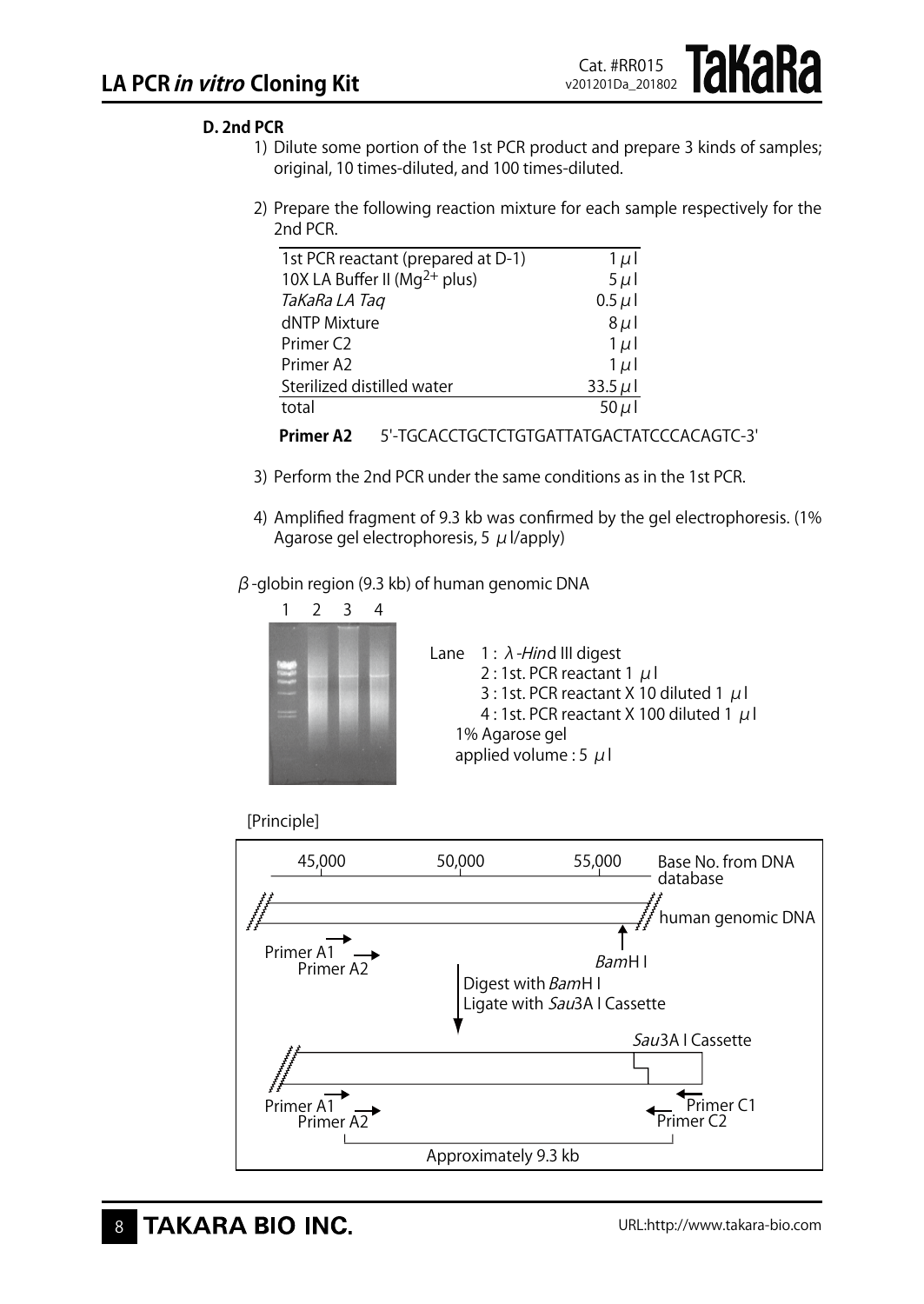## **VII. Note**

When performing PCR, please note the following points:

- 1) Mix well the kit components by pipetting or shaking tubes up and down after melting completely at the room temperature -37℃ . It is recommended to avoid mixing vigorously by vortex mixer. Especially when mixing 10X LA PCR Buffer and TaKaRa LA Taq, mix carefully and gently to avoid producing bubbles or inactivation of enzyme. Each component should be kept on the ice until used.
- 2) Mix gently the reaction mixture by pipetting before starting reactions. In this case, never use vortex mixer.
- 3) Conditions for Annealing and Extension : Determine the optimum annealing temperature experimentally by varying temperatures in 2℃ increments over a range of 45℃ to 68℃ . In three step PCR, the standard extension speed at 72℃ is 1 min./kb. To carry out the combined annealing-extension at 68°C (two step PCR)<sup>\*</sup>, the recommendedation time is also 1 min./kb. When temperature are set below 68℃ , longer time will be required.
	- \* : As TaKaRa LA Tag shows sufficient activity at 60°C to 68°C, Shuttle PCR (Two step PCR) can be conducted.

## **VIII. Guidelines for Designing Specific Primer**



## **1. Designing specific primers annealing with known region**

Primers should be prepared in the direction to amplify the unknown region. Primer S2 should be designed to anneal with the inner sequence of the annealing sequence of Primer S1. The distance between S1 and S2 does not have substantial influence on results.

Rules :

- 1) Primer length should be between 20 35 mers. (30 35 mers is recommended in the amplification of a long DNA fragment ( $\geq 4$  kb).)
- 2) Primers should have a balanced G/C and A/T content and avoid to be partially rich in G/C or A/T content. Especially 3'-end side of primers should not have high content of A/T.
- 3) Primers should be designed to avoid taking the secondary structure.
- 4) As both S1 and S2 specific primers are used in combination with Cassette Primer (C1, C2), especially 3 - 4 mers from 3'end should avoid complementarity to prevent "primer dimer" formation.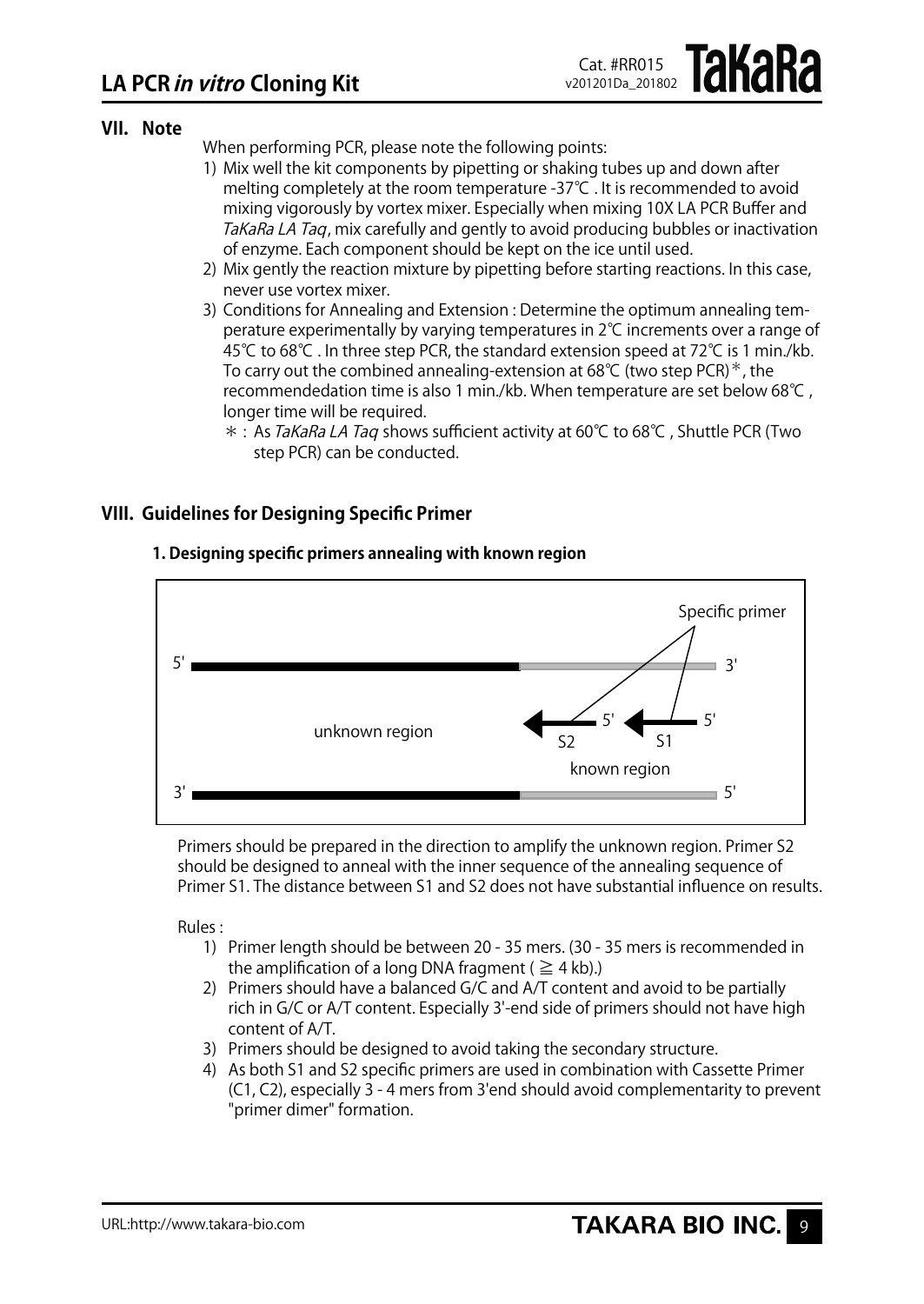### **2. Designing specific primers based on amino acid sequence of protein**

1) When primers are designed on the basis of obtained amino acid sequence, amino acid sequence should be 1st converted into nucleotide sequence. Primer sequence should be selected from the region carrying as less degeneracy as possible. However, in most cases, long primers with more degeneracy work better than short primers with less degeneracy.

Cat. #RR015 v201201Da\_201802 **IAKARA** 

- 2) In order to prepare less degenerate primers, design a primer considering coden usage.
- 3) Primers should not have mixed nucleotide sequence at 3'end.
- 4) Using mixed primers requires to decrease annealing temperature, which leads to more nonspecific amplification. When enough sequence information of a known region is already obtained, target DNA can be identified by preparing another primer in more inside areas of a primer.

## **IX. Sequences of Cassettes and Cassette Primers**

#### **Sau3A I Cassette**

5' HO GTACATATTGTCGTTAGAACGCGTAATACGACTCACTATAGGGA 3' 3'CATGTATAACAGCAATCT TGCGCAT TATGCTGAGTGATATCCCTCTAG OH5'

#### **EcoR I Cassette**

5' HO GTACATATTGTCGTTAGAACGCGTAATACGACTCACTATAGGGAGAG3' 3'CATGTATAACAGCAATCT TGCGCATTATGCTGAGTGATATCCCTC TCTTAA OH 5'

#### **Hind III Cassette**

5' HO GTACATATTGTCGTTAGAACGCGTAATACGACTCACTATAGGGAGA 3' 3'CATGTATAACAGCAATCT TGCGCATTATGCTGAGTGATATCCC T C TTCGA OH 5'

#### **Pst I Cassette**

5' HO GTACATATTGTCGTTAGAACGCGTAATACGACTCACTATAGGGAGACTGCA 3' 3'CATGTATAACAGCAATCT TGCGCATTATGCTGAGTGATATCCC TCTG OH 5'

#### **Sal I Cassette**

5' HO GTACATATTGTCGTTAGAACGCGTAATACGACTCACTATAGGGAGAG3' 3'CATGTATAACAGCAATC T TGCGCATTATGCTGAGTGATATCCC TC TCAGCT OH 5'

#### **Xba I Cassette**

5' HO GTACATATTGTCGTTAGAACGCGTAATACGACTCACTATAGGGAGAT 3' 3'CATGTATAACAGCAATCT TGCGCATTATGCTGAGTGATATCCC TCTAGATC OH 5'

### **Cassette Primer C1**

5' GTACATATTGTCGTTAGAACGCGTAATACGACTCA 3'

#### **Cassette Primer C2**

5' CGTTAGAACGCGTAATACGACTCACTATAGGGAGA 3'

## **X. Reference**

- 1) Isegawa, Y., Sheng, J., Sokawa, Y., Yamanishi, K., Nakagomi, O. and Shigeharu, U. (1992)Molecular and Cellular Probes, **6**, 467-475.
- 2) Barnes, W. M. (1994) Proc. Natl. Acad. Sci. USA, **91**, 2216-2220.
- 3) Cheng, S. et al. (1994) Proc. Natl. Acad. Sci. USA, **91**, 5695-5699.
- 4) Cheng, S. et al. (1994) Nature, 369, 684-685.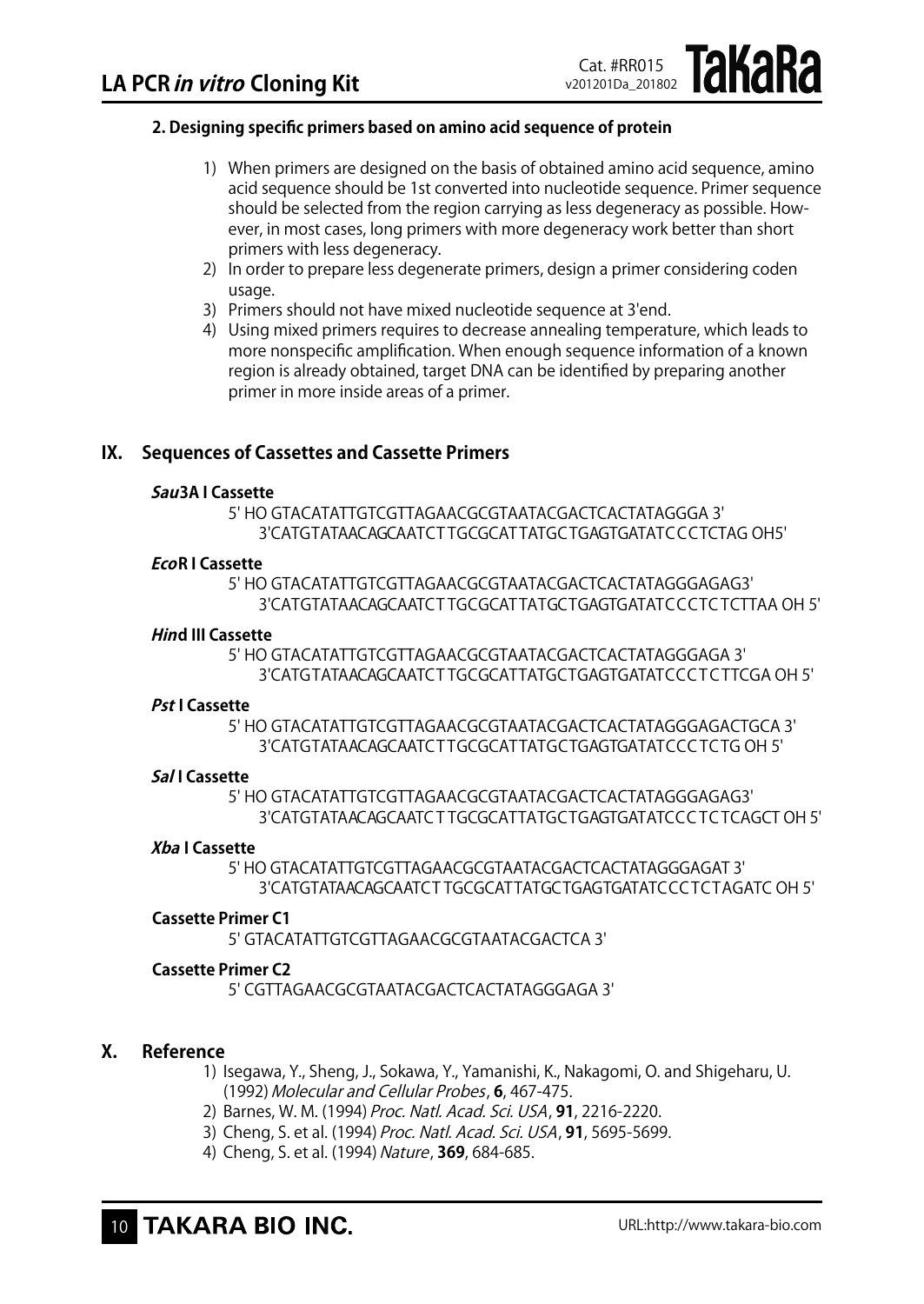## **XI. Related Products**

Cassette, Sau3A I (Cat. #3873) Cassette, EcoR I (Cat. #3869) Cassette, Hind III (Cat. #3870) Cassette, Pst I (Cat. #3871) Cassette, Sal I (Cat. #3872) Cassette, Xba I (Cat. #3874) Cassette, Primer C1(Cat. #3877) Cassette, Primer C2(Cat. #3878) BamH I(Cat. #1010A/B)  $EcoR$  I (Cat. #1040A/B) Hind III (Cat. #1060A/B) Pst I (Cat. #1073A/B) Sal I (Cat. #1080A/B) Xba I(Cat. #1093A/B) Bgl II(Cat. #1021A/B)  $Fba$  I (Cat. #1045A/B) Mfl I (Cat. #1070A/B) DNA Ligation Kit Ver.2.1 (Cat. #6022) TaKaRa LA Taq™ (Cat. #RR002A/B) TaKaRa PCR Thermal Cycler Dice™ Gradient/Standard (Cat. #TP600/TP650) TaKaRa PCR Thermal Cycler Dice™ mini(Cat. #TP100)